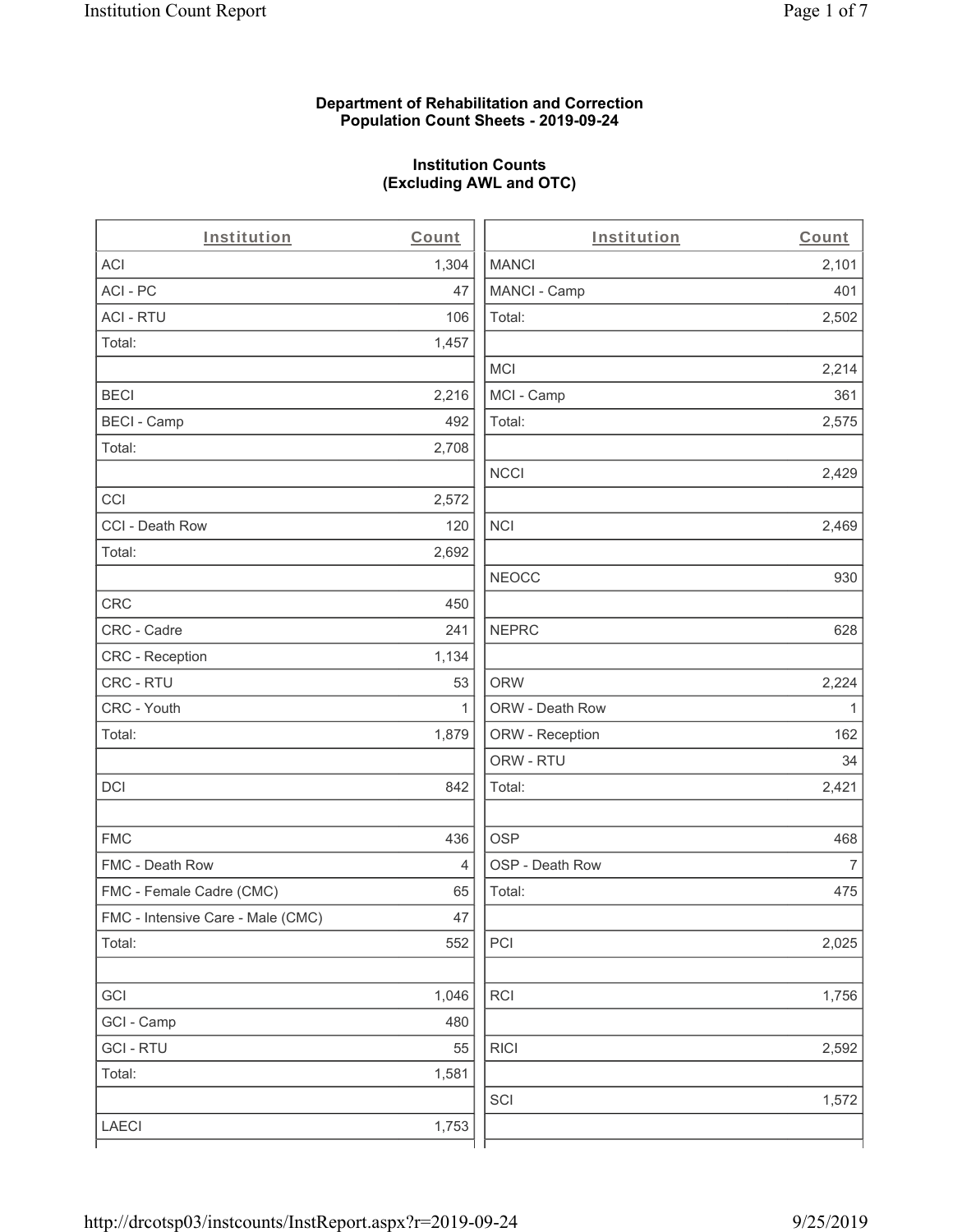|                          |       | <b>SOCF</b> | 1,220                              |
|--------------------------|-------|-------------|------------------------------------|
| LECI                     | 1,996 | SOCF - RTU  | 65                                 |
| LECI - Camp              | 190   | Total:      | 1,285                              |
| Total:                   | 2,186 |             |                                    |
|                          |       | <b>TCI</b>  | 969                                |
| LOCI                     | 2,234 | TCI - Camp  | 435                                |
|                          |       | Total:      | 1,404                              |
| LORCI                    | 211   |             |                                    |
| LORCI - Cadre            | 130   | <b>TOCI</b> | 752                                |
| <b>LORCI - Reception</b> | 1,171 | TOCI - PC   | 87                                 |
| Total:                   | 1,512 | Total:      | 839                                |
| <b>MACI</b>              | 1,045 | WCI         | 1,222                              |
| MACI - Minimum           | 1,223 | WCI - RTU   | 30                                 |
| Total:                   | 2,268 | Total:      | 1,252                              |
|                          |       |             | 48,818<br><b>Total Population:</b> |

\* The Total Population includes 30 Offenders with Reason Codes 30 & 31. \*\* The Total Population includes 38 Offenders with Reason Code 0A.

## **Male Population by Security Level (Include AWL and Exclude OTC)**

| Security Level         |                   | <b>Body</b> | <b>AWL</b> | $(-OTC)$ | Total  |
|------------------------|-------------------|-------------|------------|----------|--------|
| <b>Total Level E</b>   |                   | 1,000       | 10         | 9        | 1,001  |
| Total Level 4          |                   | 1,670       | 12         | 11       | 1,671  |
| Total Level 3          |                   | 11,246      | 198        | 177      | 11,267 |
| Total Level 2          |                   | 16.947      | 216        | 153      | 17,010 |
| Total Level 1          |                   | 13,771      | 155        | 95       | 13,831 |
| <b>Total Death Row</b> |                   | 133         | 2          |          | 134    |
|                        | <b>Total Male</b> | 44,767      | 593        | 446      | 44,914 |

#### **Female Population by Institution (Include AWL and Exclude OTC)**

| Institution              | <b>Body</b> | <b>AWL</b> | - 1 | Total |
|--------------------------|-------------|------------|-----|-------|
| <b>DCI</b>               | 842         | 11         | 6   | 847   |
| <b>FMC</b>               | 20          | 4          |     | 23    |
| FMC - Female Cadre (CMC) | 65          |            |     | 66    |
| <b>NEPRC</b>             | 628         | 12         | 4   | 636   |
| <b>ORW</b>               | 2,223       | 43         | 28  | 2,238 |
| <b>ORW - Death Row</b>   |             |            |     |       |
|                          |             |            |     |       |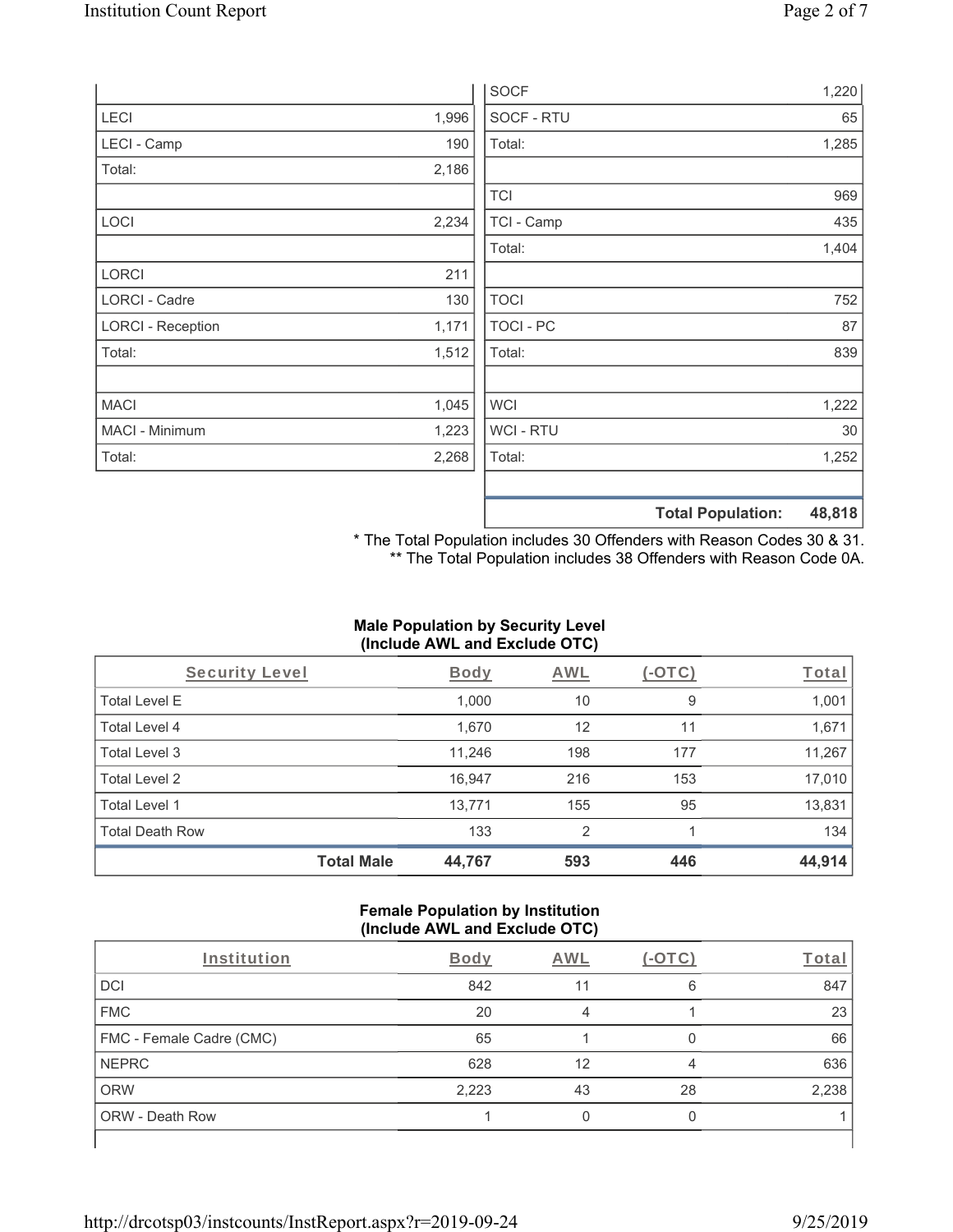| <b>ORW</b> - Reception |                          | 162    | 4   |     | 163    |
|------------------------|--------------------------|--------|-----|-----|--------|
| ORW - RTU              |                          | 34     |     |     | 34     |
|                        | <b>Total Female</b>      | 3.975  | 75  | 42  | 4,008  |
|                        |                          |        |     |     |        |
|                        | <b>Total Population:</b> | 48.742 | 668 | 488 | 48,922 |

#### **Male Population by Institution: Security Level 5 and E (Include AWL and Exclude OTC)**

| Institution     |                      | Body           | <b>AWL</b>                | (OTC)               | Total                     |
|-----------------|----------------------|----------------|---------------------------|---------------------|---------------------------|
| <b>ACI</b>      |                      | $\sqrt{3}$     | $\mathsf{O}\xspace$       | $\mathsf{O}\xspace$ | $\,$ 3 $\,$               |
| <b>BECI</b>     |                      | 1              | $\boldsymbol{0}$          | $\mathsf 0$         | 1                         |
| CRC             |                      | 1              | $\mathbf 0$               | $\mathsf 0$         | $\mathbf{1}$              |
| CRC - Reception |                      | $\mathbf 1$    | $\mathsf{O}\xspace$       | $\mathbf 0$         | $\mathbf{1}$              |
| CRC - RTU       |                      | $\overline{4}$ | $\boldsymbol{0}$          | 0                   | $\overline{4}$            |
| ${\sf FMC}$     |                      | $\sqrt{3}$     | $\mathbf 0$               | $\mathsf 0$         | $\ensuremath{\mathsf{3}}$ |
| GCI             |                      | $\mathbf{1}$   | $\boldsymbol{0}$          | $\mathbf 0$         | $\mathbf{1}$              |
| LECI            |                      | 13             | $\boldsymbol{0}$          | $\mathsf 0$         | 13                        |
| LORCI           |                      | $\overline{2}$ | $\boldsymbol{0}$          | $\mathsf 0$         | $\sqrt{2}$                |
| <b>MACI</b>     |                      | 18             | $\mathsf{O}\xspace$       | $\mathbf 0$         | 18                        |
| <b>MANCI</b>    |                      | $\overline{7}$ | $\boldsymbol{0}$          | $\mathsf 0$         | $\overline{7}$            |
| <b>NEOCC</b>    |                      | $\overline{7}$ | $\boldsymbol{0}$          | $\mathsf 0$         | $\overline{7}$            |
| OSP             |                      | 373            | $\ensuremath{\mathsf{3}}$ | $\,$ 3 $\,$         | 373                       |
| <b>RCI</b>      |                      | 10             | $\boldsymbol{0}$          | $\mathsf 0$         | 10                        |
| SOCF            |                      | 396            | $\sqrt{5}$                | 4                   | 397                       |
| <b>TCI</b>      |                      | $\mathbf 1$    | $\mathsf{O}\xspace$       | $\mathsf 0$         | $\mathbf{1}$              |
| <b>TOCI</b>     |                      | 143            | 1                         | $\mathbf{1}$        | 143                       |
| TOCI - PC       |                      | 1              | $\boldsymbol{0}$          | $\mathsf 0$         | 1                         |
| <b>WCI</b>      |                      | 8              | $\mathbf{1}$              | $\mathbf{1}$        | $\,8\,$                   |
| WCI - RTU       |                      | $\overline{7}$ | $\mathsf{O}\xspace$       | $\mathsf 0$         | $\overline{7}$            |
|                 | <b>Total Level 5</b> | 1,000          | 10                        | $\overline{9}$      | 1,001                     |

#### **Male Population by Institution: Security Level 4 (Include AWL and Exclude OTC)**

| Institution     | Body | AWL | <b>COTC</b> | ⊺ota |
|-----------------|------|-----|-------------|------|
| ACI             |      |     |             |      |
| CRC             |      |     |             |      |
| CRC - Reception | Բ    |     |             |      |
| CRC - RTU       | 13   |     |             | 13   |
| <b>FMC</b>      |      |     |             |      |
|                 |      |     |             |      |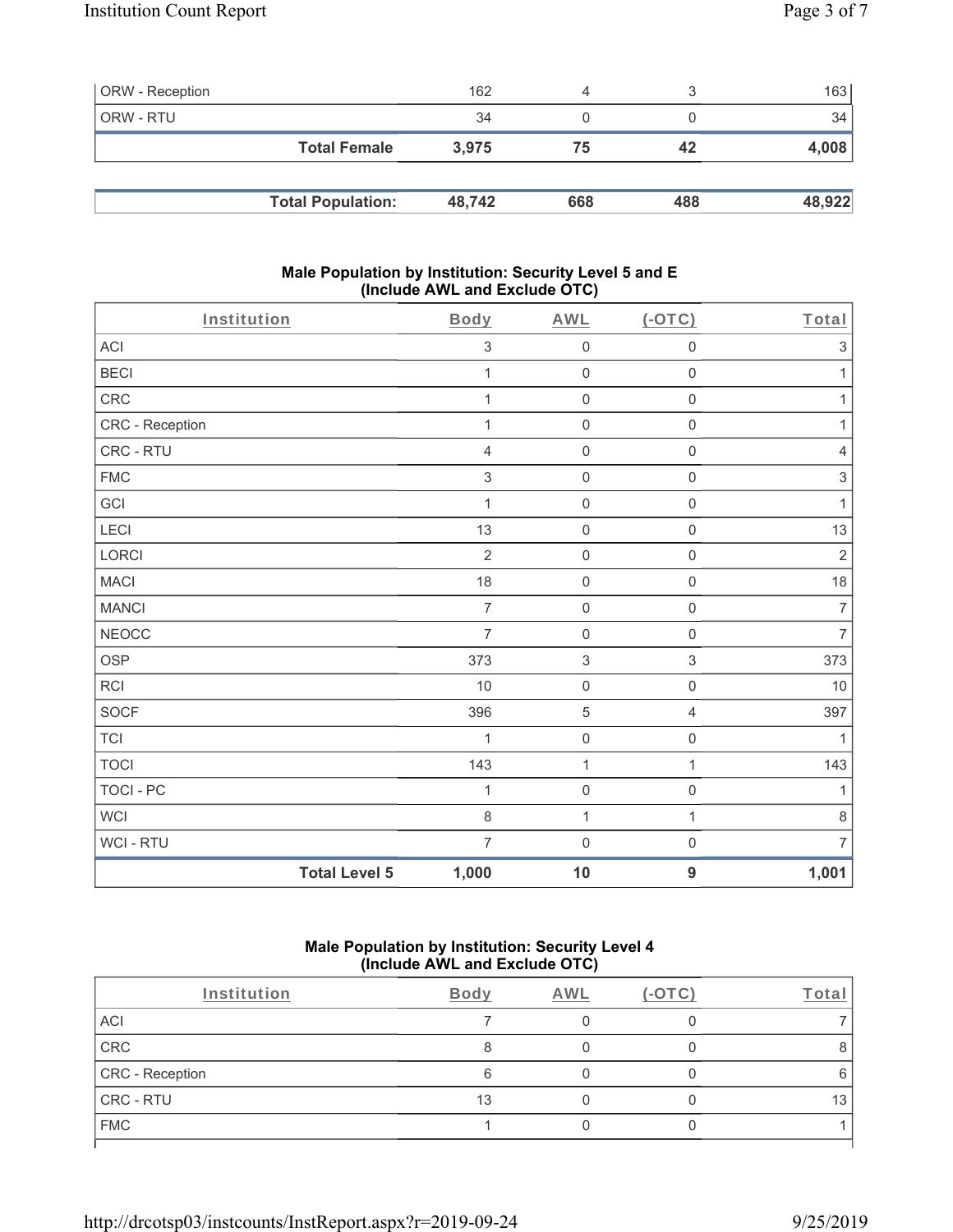| FMC - Intensive Care - Male (CMC) | 1              | 0                   | 0                   | $\mathbf{1}$     |
|-----------------------------------|----------------|---------------------|---------------------|------------------|
| LECI                              |                | $\boldsymbol{0}$    | 0                   | 1                |
| LOCI                              | $\mathbf 0$    | $\overline{4}$      | 4                   | $\mathbf 0$      |
| LORCI                             | 7              | 1                   |                     | 7                |
| <b>LORCI - Cadre</b>              | 1              | $\mathbf 0$         | $\mathsf 0$         | 1                |
| <b>LORCI - Reception</b>          | $\overline{2}$ | $\boldsymbol{0}$    | $\mathsf 0$         | $\overline{2}$   |
| <b>MACI</b>                       | 15             | $\boldsymbol{0}$    | $\mathbf 0$         | 15               |
| <b>MANCI</b>                      | 24             | $\mathbf 0$         | $\mathbf 0$         | 24               |
| <b>NEOCC</b>                      | 9              | $\boldsymbol{0}$    | $\boldsymbol{0}$    | $\boldsymbol{9}$ |
| <b>OSP</b>                        | 71             | 0                   | $\mathbf 0$         | 71               |
| <b>RCI</b>                        |                | $\boldsymbol{0}$    | $\mathbf 0$         | 1                |
| <b>SOCF</b>                       | 813            | $\sqrt{5}$          | 4                   | 814              |
| SOCF - RTU                        | 65             | $\mathsf{O}\xspace$ | $\boldsymbol{0}$    | 65               |
| <b>TCI</b>                        | $\mathfrak{Z}$ | $\mathbf 0$         | $\mathsf{O}\xspace$ | 3                |
| <b>TOCI</b>                       | 602            | 1                   | 1                   | 602              |
| TOCI - PC                         | 15             | $\mathbf 0$         | $\mathsf{O}\xspace$ | 15               |
| <b>WCI</b>                        | $\sqrt{3}$     | $\mathsf{O}\xspace$ | $\boldsymbol{0}$    | $\,$ 3 $\,$      |
| WCI - RTU                         | $\overline{2}$ | 1                   |                     | $\overline{2}$   |
| <b>Total Level 4</b>              | 1,670          | 12                  | 11                  | 1,671            |

# **Male Population by Institution: Security Level 3 (Include AWL and Exclude OTC)**

| Institution                       | Body  | AWL              | $(-OTC)$         | Total          |
|-----------------------------------|-------|------------------|------------------|----------------|
| <b>ACI</b>                        | 19    | 0                | 0                | 19             |
| ACI-PC                            | 11    | $\mathbf 0$      | $\mathbf 0$      | 11             |
| <b>BECI</b>                       | 3     | 0                | $\mathbf 0$      | 3              |
| CCI - Death Row                   | 1     | $\overline{0}$   | $\Omega$         | 1              |
| <b>CRC</b>                        | 259   | 12               | 12               | 259            |
| CRC - Cadre                       | 28    | $\mathbf 0$      | 0                | 28             |
| CRC - Reception                   | 596   | 23               | 22               | 597            |
| CRC - RTU                         | 36    | $\mathbf 0$      | 0                | 36             |
| CRC - Youth                       |       | 1                | 1                | 1              |
| <b>FMC</b>                        | 4     | $\boldsymbol{0}$ | $\boldsymbol{0}$ | $\overline{4}$ |
| FMC - Intensive Care - Male (CMC) | 6     | 0                | $\mathbf 0$      | 6              |
| <b>LAECI</b>                      | 9     | $\overline{0}$   | $\mathbf 0$      | 9              |
| <b>LECI</b>                       | 1,896 | 27               | 19               | 1,904          |
| LOCI                              | 5     | $\mathbf 0$      | 0                | 5              |
| LORCI                             | 53    | 61               | 60               | 54             |
| LORCI - Cadre                     | 4     | 0                | 0                | $\overline{4}$ |
| <b>LORCI - Reception</b>          | 755   | 0                | 0                | 755            |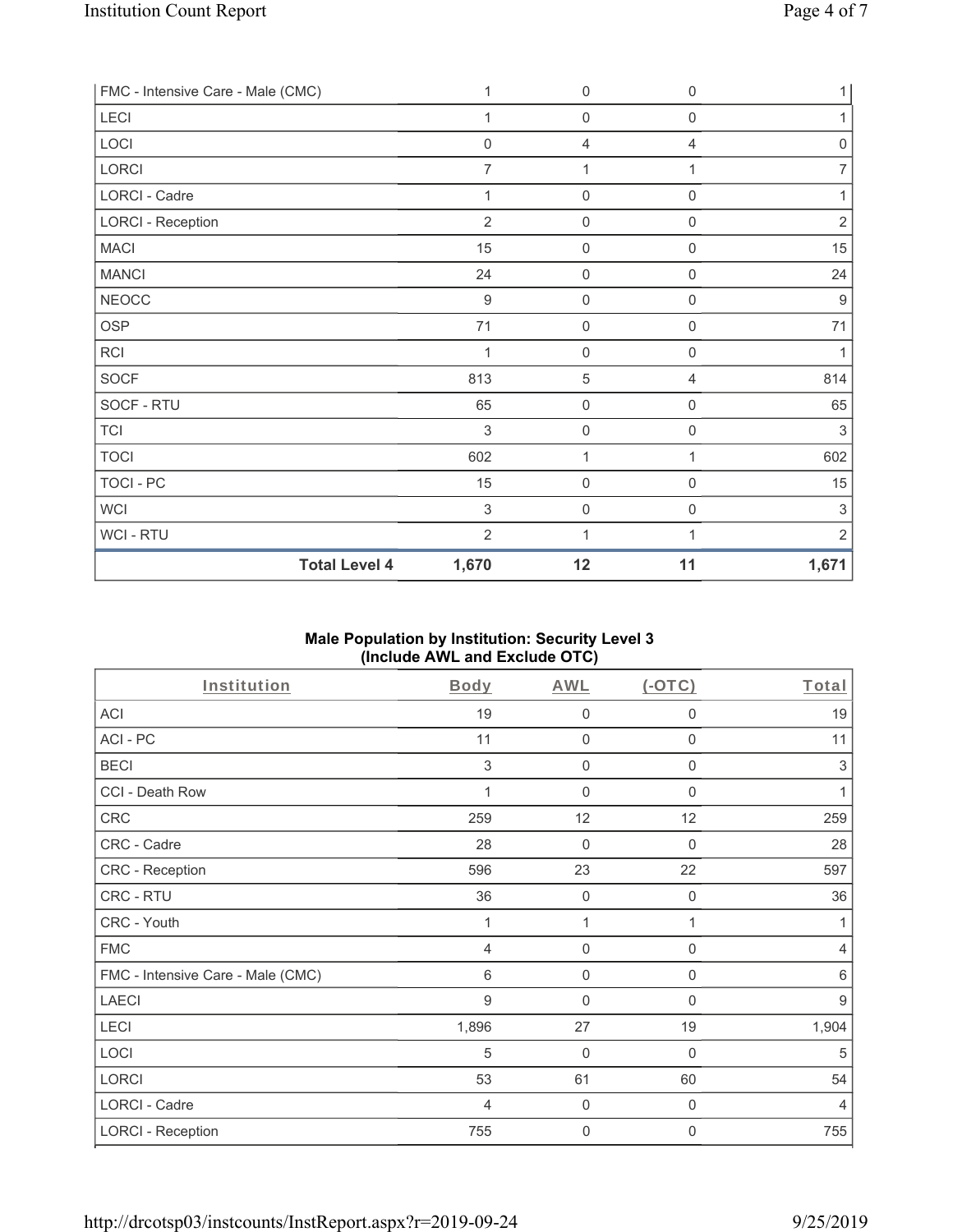| <b>MACI</b>  |                      | 895                       | $\sqrt{3}$                | $\overline{2}$      | 896            |
|--------------|----------------------|---------------------------|---------------------------|---------------------|----------------|
| <b>MANCI</b> |                      | 1,982                     | 31                        | 26                  | 1,987          |
| MCI          |                      | 1                         | $\boldsymbol{0}$          | $\mathbf 0$         | 1              |
| NCCI         |                      | 1                         | $\boldsymbol{0}$          | 0                   | 1              |
| <b>NCI</b>   |                      | $\overline{2}$            | $\mathsf{O}\xspace$       | $\boldsymbol{0}$    | $\overline{2}$ |
| <b>NEOCC</b> |                      | 901                       | $\,6\,$                   | $\,6\,$             | 901            |
| <b>OSP</b>   |                      | 1                         | $\boldsymbol{0}$          | $\mathsf{O}\xspace$ | 1              |
| PCI          |                      | 44                        | $\ensuremath{\mathsf{3}}$ | 0                   | 47             |
| RCI          |                      | 1,548                     | 13                        | 12                  | 1,549          |
| <b>RICI</b>  |                      | $\ensuremath{\mathsf{3}}$ | $\boldsymbol{0}$          | $\mathbf 0$         | 3              |
| SCI          |                      | 1                         | $\mathbf{1}$              | 1                   | 1              |
| SOCF         |                      | $\overline{4}$            | $\boldsymbol{0}$          | $\boldsymbol{0}$    | 4              |
| <b>TCI</b>   |                      | 906                       | 8                         | $\overline{7}$      | 907            |
| <b>TOCI</b>  |                      | 7                         | $\mathsf{O}\xspace$       | $\boldsymbol{0}$    | 7              |
| TOCI - PC    |                      | 69                        | $\boldsymbol{0}$          | 0                   | 69             |
| <b>WCI</b>   |                      | 1,177                     | $\boldsymbol{9}$          | 9                   | 1,177          |
| WCI-RTU      |                      | $18$                      | $\mathbf 0$               | 0                   | 18             |
|              | <b>Total Level 3</b> | 11,246                    | 198                       | 177                 | 11,267         |

### **Male Population by Institution: Security Level 2 (Include AWL and Exclude OTC)**

| Institution                       | <b>Body</b>    | <b>AWL</b>     | (OTC)               | Total          |
|-----------------------------------|----------------|----------------|---------------------|----------------|
| <b>ACI</b>                        | 733            | 5              | $\overline{2}$      | 736            |
| ACI-PC                            | 26             | $\mathbf 0$    | $\mathbf 0$         | 26             |
| <b>ACI - RTU</b>                  | 77             | 1              | 1                   | 77             |
| <b>BECI</b>                       | 1,600          | 16             | 13                  | 1,603          |
| <b>BECI - Camp</b>                | 1              | $\mathbf 0$    | $\mathbf 0$         | 1              |
| CCI                               | 2,003          | 14             | $\,8\,$             | 2,009          |
| CRC                               | 83             | $\overline{4}$ | $\overline{4}$      | 83             |
| CRC - Cadre                       | 213            | $\mathbf 0$    | $\mathsf{O}\xspace$ | 213            |
| CRC - Reception                   | 278            | $\,8\,$        | $\,8\,$             | 278            |
| <b>FMC</b>                        | $\overline{7}$ | $\mathbf 0$    | $\mathsf{O}\xspace$ | $\overline{7}$ |
| FMC - Intensive Care - Male (CMC) | 12             | $\mathbf 0$    | $\boldsymbol{0}$    | 12             |
| GCI                               | 395            | 5              | 1                   | 399            |
| <b>GCI-RTU</b>                    | 43             | $\mathbf 0$    | 0                   | 43             |
| <b>LAECI</b>                      | 1,155          | 26             | 21                  | 1,160          |
| LECI                              | 85             | $\mathbf 0$    | $\boldsymbol{0}$    | 85             |
| LOCI                              | 1,353          | 14             | $\boldsymbol{9}$    | 1,358          |
| <b>LORCI</b>                      | 131            | 21             | 18                  | 134            |
| LORCI - Cadre                     | 124            | $\mathbf 0$    | $\mathbf 0$         | 124            |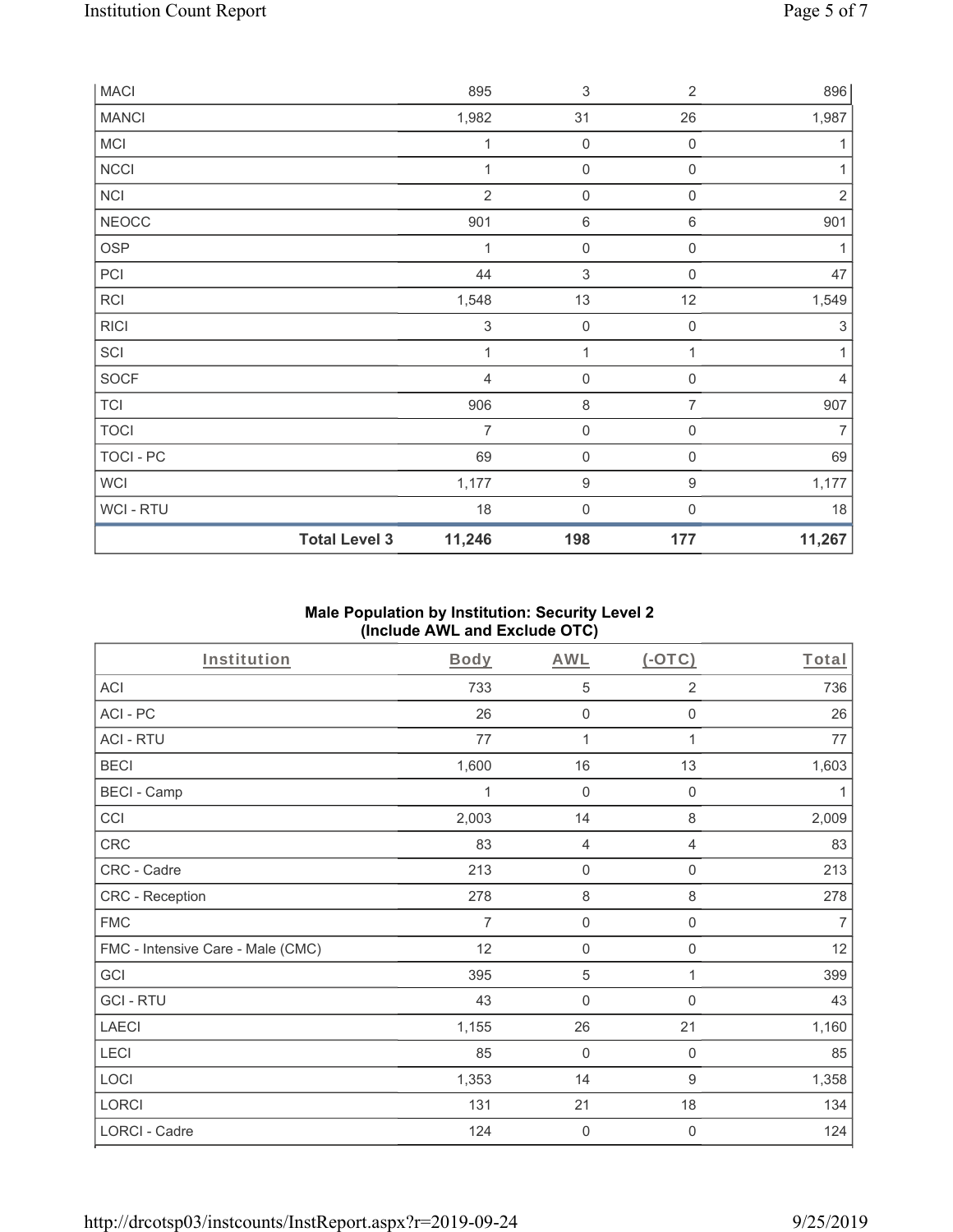| <b>LORCI - Reception</b> |                      | 250            | 1                | 1              | 250            |
|--------------------------|----------------------|----------------|------------------|----------------|----------------|
| <b>MACI</b>              |                      | 116            | $\sqrt{2}$       | $\overline{2}$ | 116            |
| <b>MANCI</b>             |                      | 71             | $\mathbf{1}$     | 1              | 71             |
| <b>MCI</b>               |                      | 1,697          | 7                | $\,$ 5 $\,$    | 1,699          |
| NCCI                     |                      | 1,174          | 14               | 10             | 1,178          |
| NCI                      |                      | 1,594          | 26               | 24             | 1,596          |
| <b>NEOCC</b>             |                      | 13             | 0                | $\mathbf 0$    | 13             |
| <b>OSP</b>               |                      | 1              | $\mathbf 0$      | $\mathbf 0$    | 1              |
| PCI                      |                      | 917            | 12               | $\,$ 3 $\,$    | 926            |
| <b>RCI</b>               |                      | 196            | $\mathbf 0$      | $\mathbf 0$    | 196            |
| <b>RICI</b>              |                      | 1,463          | 23               | 12             | 1,474          |
| SCI                      |                      | 1,080          | 16               | $10$           | 1,086          |
| <b>SOCF</b>              |                      | $\overline{4}$ | $\mathbf 0$      | $\mathbf 0$    | 4              |
| <b>TCI</b>               |                      | 16             | $\boldsymbol{0}$ | $\mathbf 0$    | 16             |
| TOCI - PC                |                      | $\overline{2}$ | 0                | $\mathbf 0$    | $\overline{2}$ |
| <b>WCI</b>               |                      | 34             | $\mathbf 0$      | $\Omega$       | 34             |
|                          | <b>Total Level 2</b> | 16,947         | 216              | 153            | 17,010         |

# **Male Population by Institution: Security Level 1 (Include AWL and Exclude OTC)**

| Institution                       | <b>Body</b> | <b>AWL</b>          | (OTC)               | Total |
|-----------------------------------|-------------|---------------------|---------------------|-------|
| <b>ACI</b>                        | 542         | $\overline{2}$      | 2                   | 542   |
| ACI-PC                            | 10          | $\mathbf 0$         | $\mathbf 0$         | 10    |
| <b>ACI - RTU</b>                  | 29          | $\mathsf{O}\xspace$ | $\mathsf{O}\xspace$ | 29    |
| <b>BECI</b>                       | 610         | 11                  | 5                   | 616   |
| <b>BECI - Camp</b>                | 490         | $\boldsymbol{0}$    | 0                   | 490   |
| CCI                               | 568         | $\mathbf{1}$        | 1                   | 568   |
| CRC                               | 37          | 1                   | 1                   | 37    |
| CRC - Reception                   | 249         | 6                   | 6                   | 249   |
| <b>FMC</b>                        | 401         | $\overline{2}$      | $\mathsf 0$         | 403   |
| FMC - Intensive Care - Male (CMC) | 28          | $\mathsf{O}\xspace$ | $\mathsf{O}\xspace$ | 28    |
| GCI                               | 650         | 13                  | 5                   | 658   |
| GCI - Camp                        | 480         | $\mathbf 0$         | $\mathsf{O}\xspace$ | 480   |
| <b>GCI-RTU</b>                    | 12          | 0                   | $\mathsf 0$         | 12    |
| <b>LAECI</b>                      | 589         | $\,8\,$             | 6                   | 591   |
| LECI                              | 1           | $\overline{2}$      | 1                   | 2     |
| LECI - Camp                       | 190         | $\mathsf{O}\xspace$ | $\mathbf 0$         | 190   |
| LOCI                              | 876         | $\sqrt{3}$          | $\mathsf{O}\xspace$ | 879   |
| LORCI                             | 18          | 18                  | 17                  | 19    |
| <b>LORCI - Cadre</b>              | 1           | 0                   | $\mathbf 0$         | 1     |